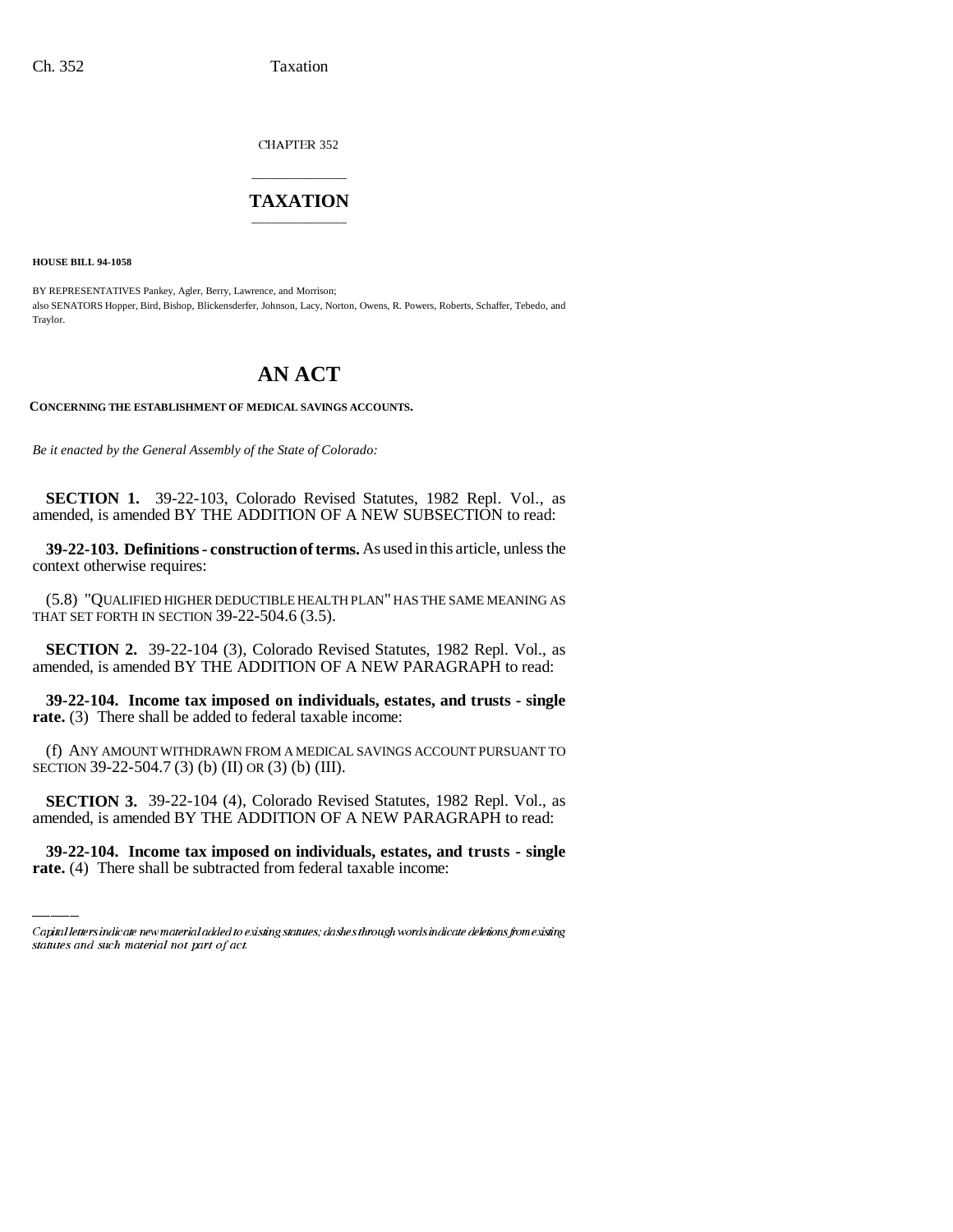(h) ANY AMOUNT CONTRIBUTED TO A MEDICAL SAVINGS ACCOUNT BY AN EMPLOYER PURSUANT TO SECTION 39-22-504.7(2) (e), TO THE EXTENT SUCH AMOUNT IS NOT CLAIMED AS A DEDUCTION ON THE TAXPAYER'S FEDERAL TAX RETURN.

**SECTION 4.** Part 1 of article 22 of title 39, Colorado Revised Statutes, 1982 Repl. Vol., as amended, is amended BY THE ADDITION OF A NEW SECTION to read:

**39-22-104.6. Pre-tax payments - medical saving accounts.** AMOUNTS WITHHELD FROM AN INDIVIDUAL'S WAGES WHICH ARE CONTRIBUTED TO SUCH INDIVIDUAL'S MEDICAL SAVINGS ACCOUNT, PURSUANT TO SECTION 39-22-504.7, ARE EXCLUDED FROM AN INDIVIDUAL'S FEDERAL TAXABLE INCOME FOR PURPOSES OF THE STATE INCOME TAX IMPOSED BY SECTION 39-22-104.

**SECTION 5.** 39-22-304 (3), Colorado Revised Statutes, 1982 Repl. Vol., as amended, is amended BY THE ADDITION OF A NEW PARAGRAPH to read:

**39-22-304. Net income of corporation.** (3) There shall be subtracted from federal taxable income:

(k) ANY AMOUNT CONTRIBUTED TO A MEDICAL SAVINGS ACCOUNT PURSUANT TO SECTION 39-22-504.7 (2) (e), TO THE EXTENT SUCH AMOUNT IS NOT CLAIMED AS A DEDUCTION ON THE TAXPAYER'S FEDERAL TAX RETURN.

**SECTION 6.** 39-22-504.5, Colorado Revised Statutes, 1982 Repl. Vol., as amended, is amended to read:

**39-22-504.5. Short title.** Sections 39-22-504.5 to 39-22-504.7 shall be known and may be cited as the "Individual Medical SAVINGS Account Act of 1986 1994".

**SECTION 7.** 39-22-504.6, Colorado Revised Statutes, 1982 Repl. Vol., as amended, is amended to read:

**39-22-504.6. Definitions.** As used in sections 39-22-504.5 to 39-22-504.7, unless the context otherwise requires:

(1) "Account holder" means the individual on whose behalf the individual medical account is established. "ACCOUNT ADMINISTRATOR" MEANS:

(a) A STATE CHARTERED BANK, SAVINGS AND LOAN ASSOCIATION, CREDIT UNION, OR TRUST COMPANY AUTHORIZED TO ACT AS A FIDUCIARY AND UNDER THE SUPERVISION OF THE FINANCIAL INSTITUTIONS BUREAU OF THE UNITED STATES DEPARTMENT OF COMMERCE;

(b) A NATIONAL BANKING ASSOCIATION, FEDERAL SAVINGS AND LOAN ASSOCIATION, OR CREDIT UNION AUTHORIZED TO ACT AS A FIDUCIARY IN THIS STATE;

(c) AN INSURANCE COMPANY; OR

(d) AN EMPLOYER IF SUCH EMPLOYER MAINTAINS A SELF-INSURED HEALTH PLAN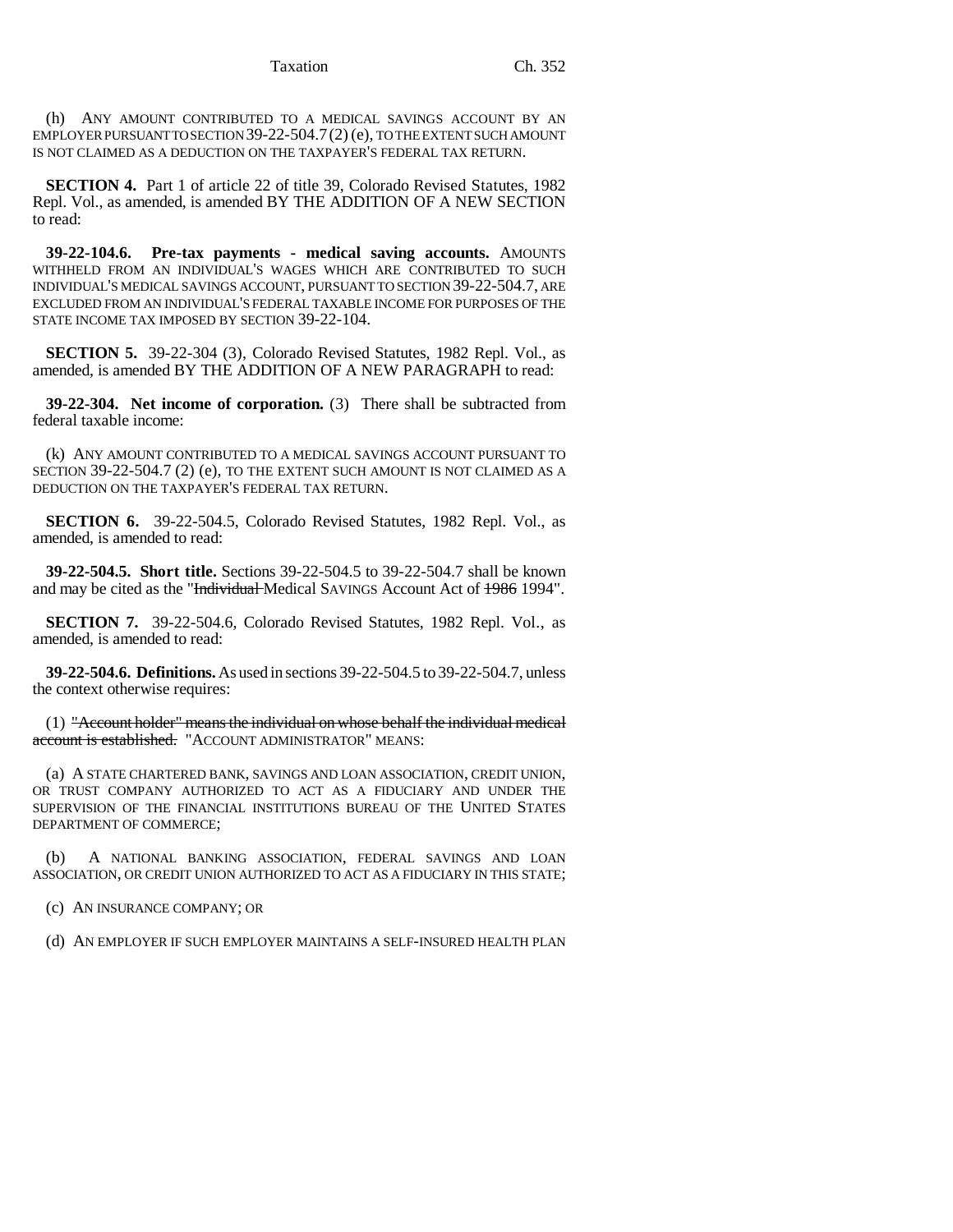#### Ch. 352 Taxation

MEETING THE REQUIREMENTS OF THE FEDERAL "EMPLOYEE RETIREMENT INCOME SECURITY ACT", AS AMENDED.

(1.3) "ACCOUNT HOLDER" MEANS AN EMPLOYEE ON WHOSE BEHALF A MEDICAL SAVINGS ACCOUNT IS ESTABLISHED.

(2) "Dependent child" means any person WHO IS:

(a) Under the age of twenty-one years;  $\sigma$ 

(b) any person who is Legally entitled to or the subject of a court order for the provision of proper or necessary subsistence, education, medical care, or any other care necessary for his OR HER health, guidance, or well-being and who is not otherwise emancipated, self-supporting, married, or a member of the armed forces of the United States; or

(c) who is So mentally or physically incapacitated that he OR SHE cannot provide for himself OR HERSELF.

(2.4) "ELIGIBLE MEDICAL EXPENSE" MEANS ANY MEDICAL EXPENSE THAT IS DEDUCTIBLE FOR PURPOSES OF SECTION 213 (d) OF THE INTERNAL REVENUE CODE.

(2.5) "EMPLOYEE" MEANS THE INDIVIDUAL FOR WHOSE BENEFIT A MEDICAL SAVINGS ACCOUNT IS ESTABLISHED.

(2.6) "EMPLOYER" MEANS A PERSON OR ENTITY EMPLOYING ONE OR MORE PERSONS IN THIS STATE, EXCLUDING THE FEDERAL GOVERNMENT.

(3) "Individual Medical SAVINGS account" means  $a$  trust created or organized in the state of Colorado AN ACCOUNT ESTABLISHED to pay the eligible medical dental, and long-term care expenses of the AN account holder AND HIS OR HER SPOUSE AND DEPENDENT CHILDREN, IF ANY.

(3.5) "QUALIFIED HIGHER DEDUCTIBLE HEALTH PLAN" MEANS A HEALTH COVERAGE POLICY, CERTIFICATE, OR CONTRACT THAT PROVIDES FOR THE PAYMENT OF COVERED BENEFITS THAT EXCEED THE DEDUCTIBLE, WHICH SHALL NOT EXCEED THREE THOUSAND DOLLARS, AND THAT IS PURCHASED BY AN EMPLOYER FOR THE BENEFIT OF AN EMPLOYEE WHO MAKES DEPOSITS INTO A MEDICAL SAVINGS ACCOUNT.

(4) "Trustee" means a chartered state bank, savings and loan association, or trust company authorized to act as fiduciary and under the supervision of the banking board or the state commissioner of financial services; a national banking association or federal savings and loan association authorized to act as fiduciary in Colorado; or an insurance company.

**SECTION 8.** 39-22-504.7, Colorado Revised Statutes, 1982 Repl. Vol., as amended, is amended to read:

**39-22-504.7. Medical savings accounts - establishment - contributions distributions - restrictions - taxation - portability.** (1) (a) For taxable years beginning on or after January 1, 1986, a resident individual shall be allowed to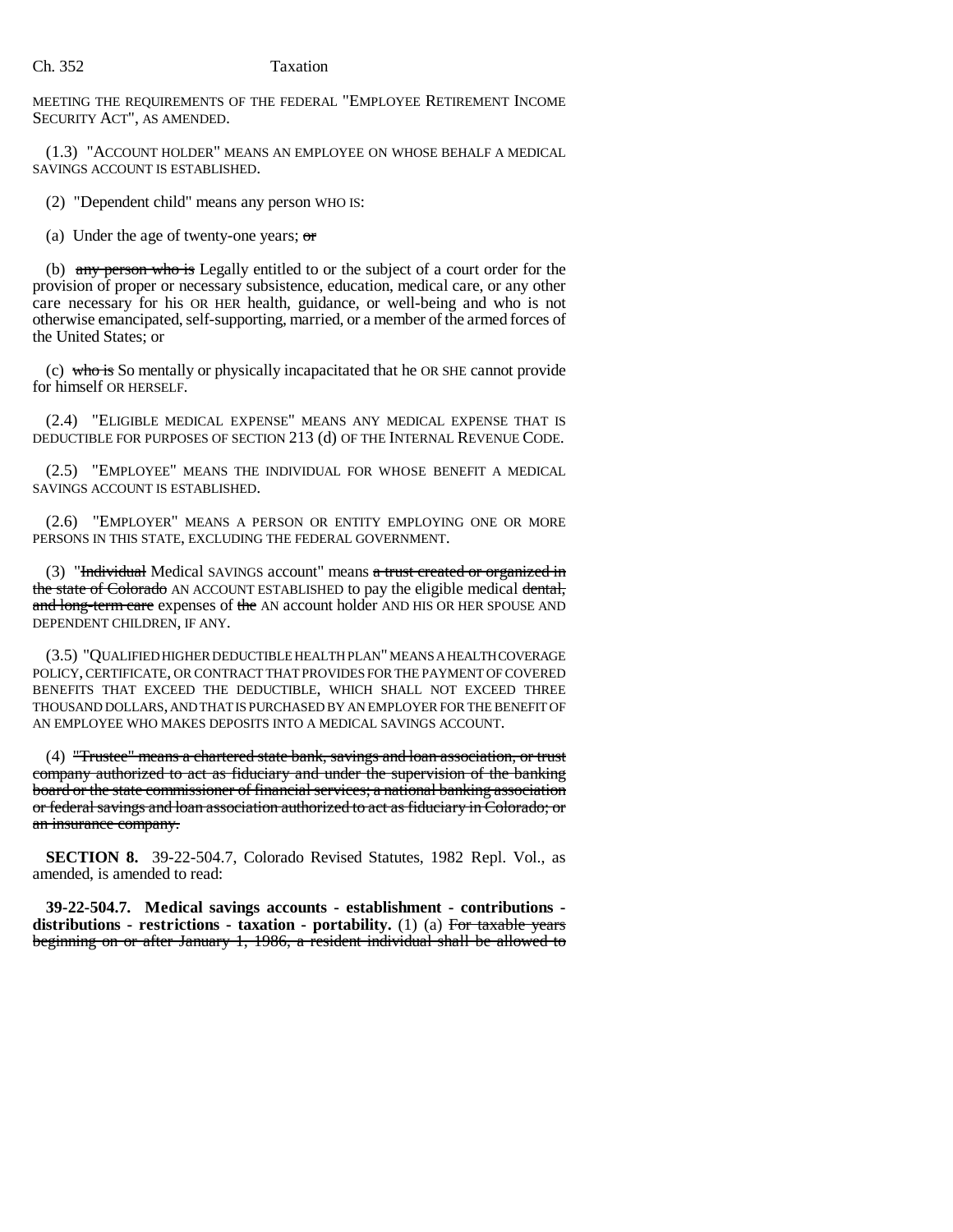#### Taxation Ch. 352

deposit contributions to his individual medical account. The amount allowed as a deposit per taxable year shall not exceed: **Establishment of accounts.** ON AND AFTER THE EFFECTIVE DATE OF THIS SECTION, AN EMPLOYER MAY OFFER TO ESTABLISH MEDICAL SAVINGS ACCOUNTS.

(a) Two thousand dollars for the account holder;

(b) Two thousand dollars for the spouse of the account holder;

(c) (b) One thousand dollars for each dependent child of the account holder. AN EMPLOYEE ON WHOSE BEHALF A MEDICAL SAVINGS ACCOUNT HAS NOT BEEN ESTABLISHED BY HIS OR HER EMPLOYER MAY ESTABLISH SUCH AN ACCOUNT ON HIS OR HER OWN BEHALF.

(2) Interest earned on an individual medical account shall be exempt from taxation as Colorado adjusted gross income. (a) EACH YEAR AN EMPLOYER MAY CONTRIBUTE TO AN EMPLOYEE'S MEDICAL SAVINGS ACCOUNT AN AMOUNT THAT DOES NOT EXCEED THREE THOUSAND DOLLARS.

(b) IF AN EMPLOYER ESTABLISHES A MEDICAL SAVINGS ACCOUNT FOR AN EMPLOYEE BUT CONTRIBUTES LESS THAN THE MAXIMUM SET FORTH IN PARAGRAPH (a) OF THIS SUBSECTION (2), THE EMPLOYEE MAY CONTRIBUTE THE DIFFERENCE IN ACCORDANCE WITH THE PROVISIONS OF PARAGRAPH (d) OF THIS SUBSECTION (2).

(c) AN EMPLOYEE WHO ESTABLISHES HIS OR HER OWN MEDICAL SAVINGS ACCOUNT MAY CONTRIBUTE TO SUCH ACCOUNT AN AMOUNT THAT DOES NOT EXCEED THE MAXIMUM SET FORTH IN PARAGRAPH (a) OF THIS SUBSECTION (2). ANY SUCH CONTRIBUTION IS TO BE MADE IN ACCORDANCE WITH THE PROVISIONS OF PARAGRAPH (d) OF THIS SUBSECTION (2).

(d) **Employee contributions - pre-tax.** (I) ALL EMPLOYEE CONTRIBUTIONS TO MEDICAL SAVINGS ACCOUNTS ARE MADE ON A PRE-TAX BASIS, PURSUANT TO SECTION 39-22-104.6. SUCH CONTRIBUTIONS ARE SUBJECT TO THE SAME LIMITATIONS AS EMPLOYER CONTRIBUTIONS.

(II) AN EMPLOYEE SHALL ELECT TO MAKE CONTRIBUTIONS TO HIS OR HER MEDICAL SAVINGS ACCOUNT BY SIGNING A WRITTEN ELECTION.SUCH ELECTION IS TO BE IN THE FORM PRESCRIBED BY THE EXECUTIVE DIRECTOR OF THE DEPARTMENT OF REVENUE AND IS TO BE SIGNED PRIOR TO THE DATE THE EMPLOYER WITHHOLDS THE FIRST CONTRIBUTION.

(e) **Employer contributions - tax deduction.** EMPLOYER CONTRIBUTIONS TO EMPLOYEE MEDICAL SAVINGS ACCOUNTS CONSTITUTE A DEDUCTION FROM THE EMPLOYER'S FEDERAL TAXABLE INCOME, PURSUANT TO SECTIONS 39-22-104 (4) (h) AND 39-22-304 (3) (k).

(3) Upon agreement between an employer and employee, an employee may either have his employer contribute to the employee's individual medical account, or continue to make contributions under the employer's existing health insurance policy or program, subject, however, to the restrictions in paragraph (a) of subsection (5) of this section. **Distributions.** (a) AN ACCOUNT HOLDER SHALL SUBMIT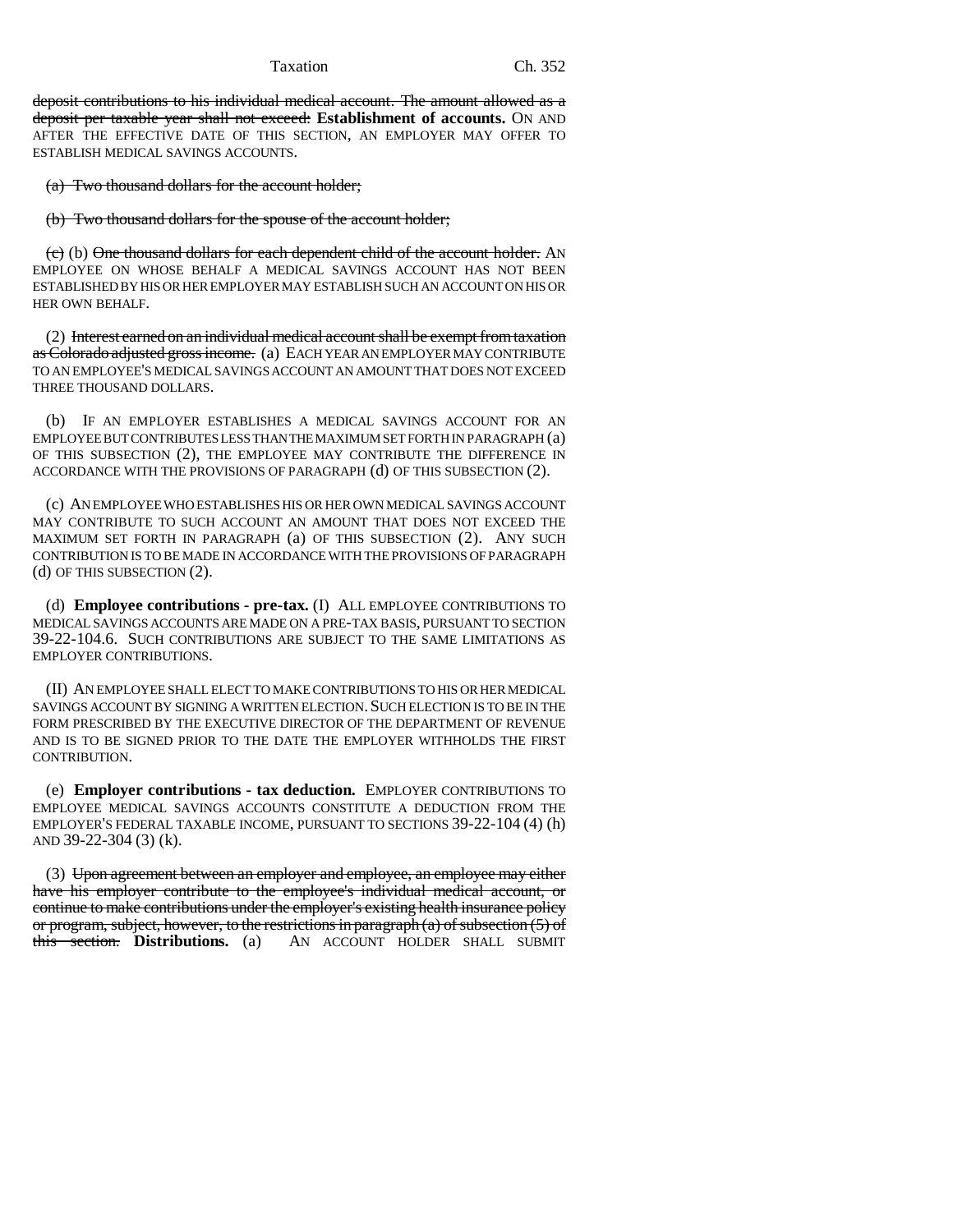### Ch. 352 Taxation

DOCUMENTATION OF ELIGIBLE MEDICAL EXPENSES PAID DURING THE TAX YEAR TO THE ACCOUNT ADMINISTRATOR AND THE ACCOUNT ADMINISTRATOR SHALL REIMBURSE THE ACCOUNT HOLDER FOR SUCH EXPENSES.

(b) MONEYS MAY BE DISTRIBUTED FROM A MEDICAL SAVINGS ACCOUNT ONLY FOR THE PURPOSE OF:

(I) REIMBURSING THE ELIGIBLE MEDICAL EXPENSES OF THE ACCOUNT HOLDER OR HIS OR HER SPOUSE OR DEPENDENT CHILD;

(II) CASHING OUT THE BALANCE IN THE ACCOUNT OF A DECEASED ACCOUNT HOLDER; OR

(III) (A) CASHING OUT AN ACCOUNT HOLDER'S PRIOR YEARS' BALANCE.

(B) AN ACCOUNT HOLDER MAY WITHDRAW THE BALANCE IN HIS OR HER ACCOUNT FOR ANY REASON IF SUCH WITHDRAWAL OCCURS AFTER THE END OF THE YEAR IN WHICH THE MONEYS WERE CONTRIBUTED; HOWEVER, SUCH DISTRIBUTED MONEYS ARE SUBJECT TO STATE INCOME TAX PURSUANT TO SUBSECTION (6) OF THIS SECTION.

(4) The account shall be established as a trust under the laws of Colorado and placed with a trustee. The trustee shall:

(a) Purchase major medical coverage for each account holder to cover all medical, dental, and long-term care expenses in excess of ten thousand dollars annually;

(b) Utilize the trust assets solely for the purpose of paying the medical, dental, and long-term care expenses of the account holder, which expenses shall include long-term care.

(5) **Restrictions.** The account holder shall be subject to the following restrictions:

(a) The account holder is responsible for the first one hundred dollars of medical, dental, or long-term care expenses incurred per taxable year.

(b) All medical, dental, and long-term care expenses incurred after payment of the one-hundred-dollar deductible shall be submitted by the account holder to the trustee for payment. AN ACCOUNT HOLDER MAY NOT USE ACCOUNT MONEYS TO FUND A POLICY THAT COVERS THE DEDUCTIBLE FOR A QUALIFIED HIGHER DEDUCTIBLE HEALTH PLAN, AS DEFINED IN SECTION 39-22-504.6 (3.5).

(6) **Taxation of account moneys.** Individual medical account funds may be withdrawn by the account holder at any time for any purpose, subject to the following restrictions and penalties:

(a) There shall be a distribution penalty for early withdrawal of account funds by the account holder. Such penalty shall be ten percent of the amount of interest earned to date on the account, and, upon such withdrawal, the interest earned on the account during the tax year in which the withdrawal occurs shall be taxed as Colorado adjusted gross income.